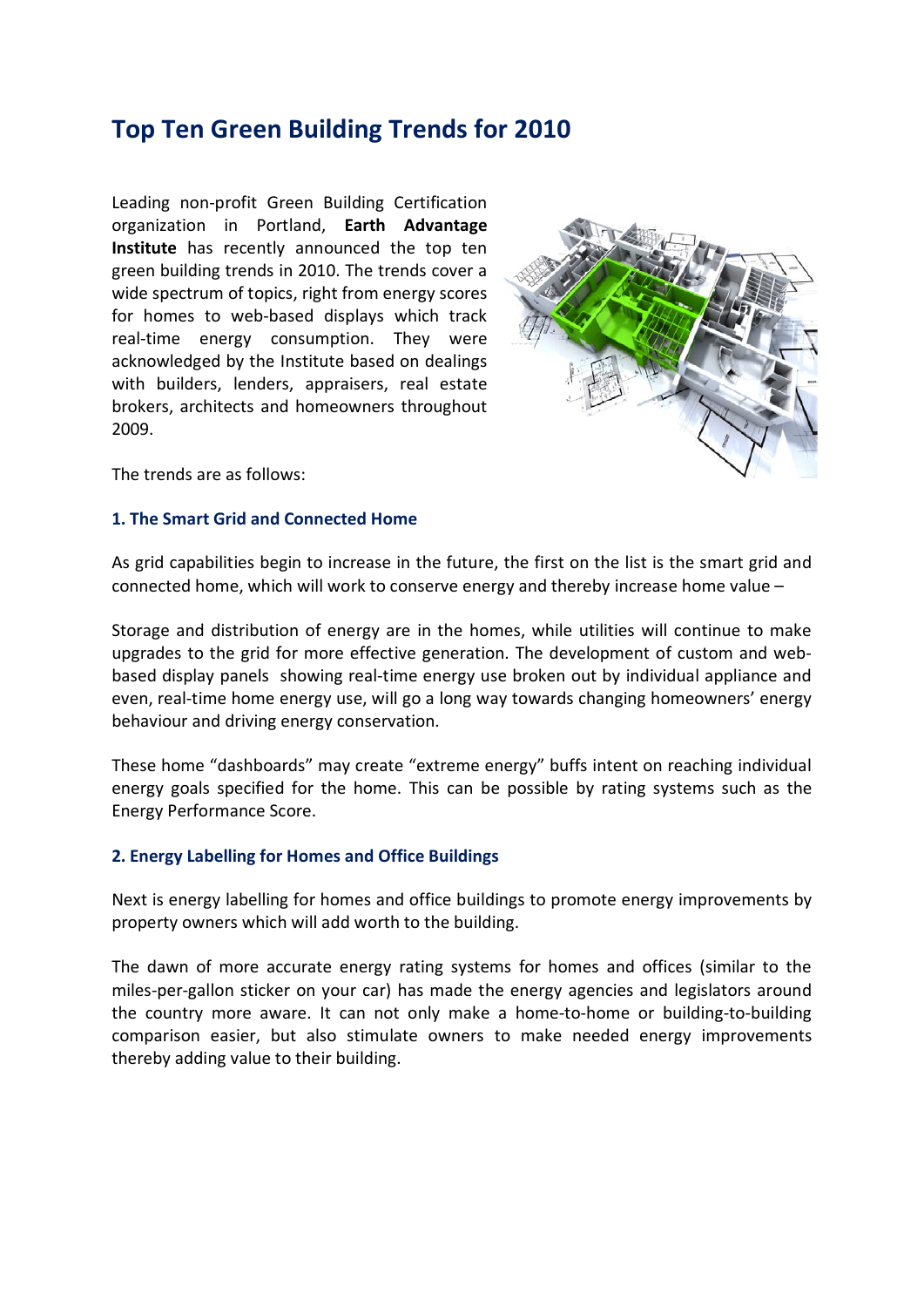A post-improvement inspection can also measure the efficiency of upgrades, a useful tool to gauge the results of stimulus funding for retrofits. In Washington and Oregon, the Energy Performance Score has been written into recent bills to survey obligatory energy labelling at the time of any operation.

# **3. Building Information Modelling (BIM) Software**

The third trend is Building Information Modelling (BIM) software. CAD software for construction design has spawned fresh tools with progressively precise algorithms for power and energy. The continued evolution of CAD software has also embedded energy properties for many materials and features. This will prove helpful in predicting



**Figure 1: Created with BIM**

Architects and designers can model how a building will perform given certain environmental conditions, solar orientation, HVAC systems, dimensions and size, materials, renewable energy, lighting and more. Experts predict that the use of BIM by architects, designers and builders will become more widespread in the future.

## **4. Buy-in to Green Building by the Financial Community**

The fourth trend foresees a surge in open lending for green construction schemes. The financial services community has started to view green buildings as more monetarily viable and to get new reduced-rate loan programs and insurance packages as the operating costs are much lower than a traditional home.

Green buildings are doing their part to reduce climate change as they have lower operational costs and healthier interiors but this is a great risk to insurance companies. Due to lower operating costs of homes and office buildings, insurers and lenders are realizing that green home owners place higher value on maintenance, are more responsible, and are less likely to default.

## **5. "Rightsizing" of Homes**

As a bigger home no longer means greater equity, the fifth trend is the "rightsizing" of homes. Given that the forecast for home assessment remains traditional, that energy prices are expected to rise with time, and that the Federal Reserve is predicted to raise interest rates mid-year, homeowners will feel more comfortable building smaller homes.

building performance.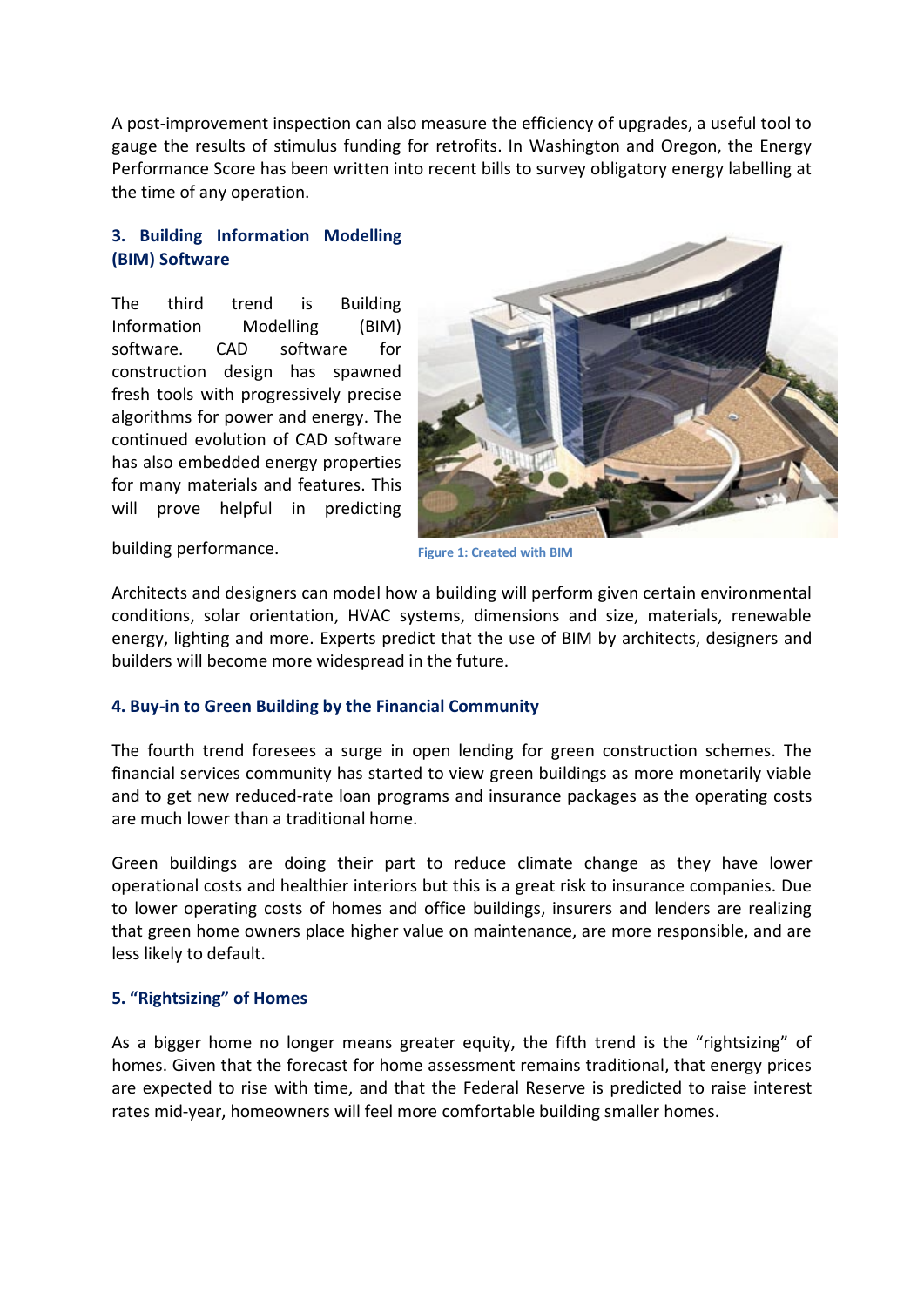#### **6. Eco-Districts**

Eco-districts are the sixth trend. Many cities are encouraging the creation of green communities in which residents have access to most services and supplies within walking or biking distance. Portland is already on the bandwagon with this one.

These areas would also incorporate green spaces and green certified buildings. Cities around the world are beginning to think and built holistic communities with green buildings, gardens, pedestrian orientated streets, public transit, bike lanes and open space. These ecodistricts consist of environmentally friendly buildings running off renewable energy.



**Figure 2: Portland Planning**

#### **7. Water Conservation**

The seventh trend is water conservation, as this elixir of life is becoming endangered more so every day. Already millions all over the world do not have access to clean drinking water, and are experiencing droughts.

Water will be the essential resource in the next decade. When requested by builders or homeowners, verification groups will train the staff to verify WaterSense compliance.

#### **8. Carbon Calculation**

Carbon calculation will work to decrease greenhouse gas creation and emission during the construction process.

Lifecycle analysis (LCA) of construction products is underway by third party technical panel, while others are working with federal and state building authorities to create monetized carbon credits, educate staff, and develop effective carbon offset policies.



#### **9. Net Zero Buildings**